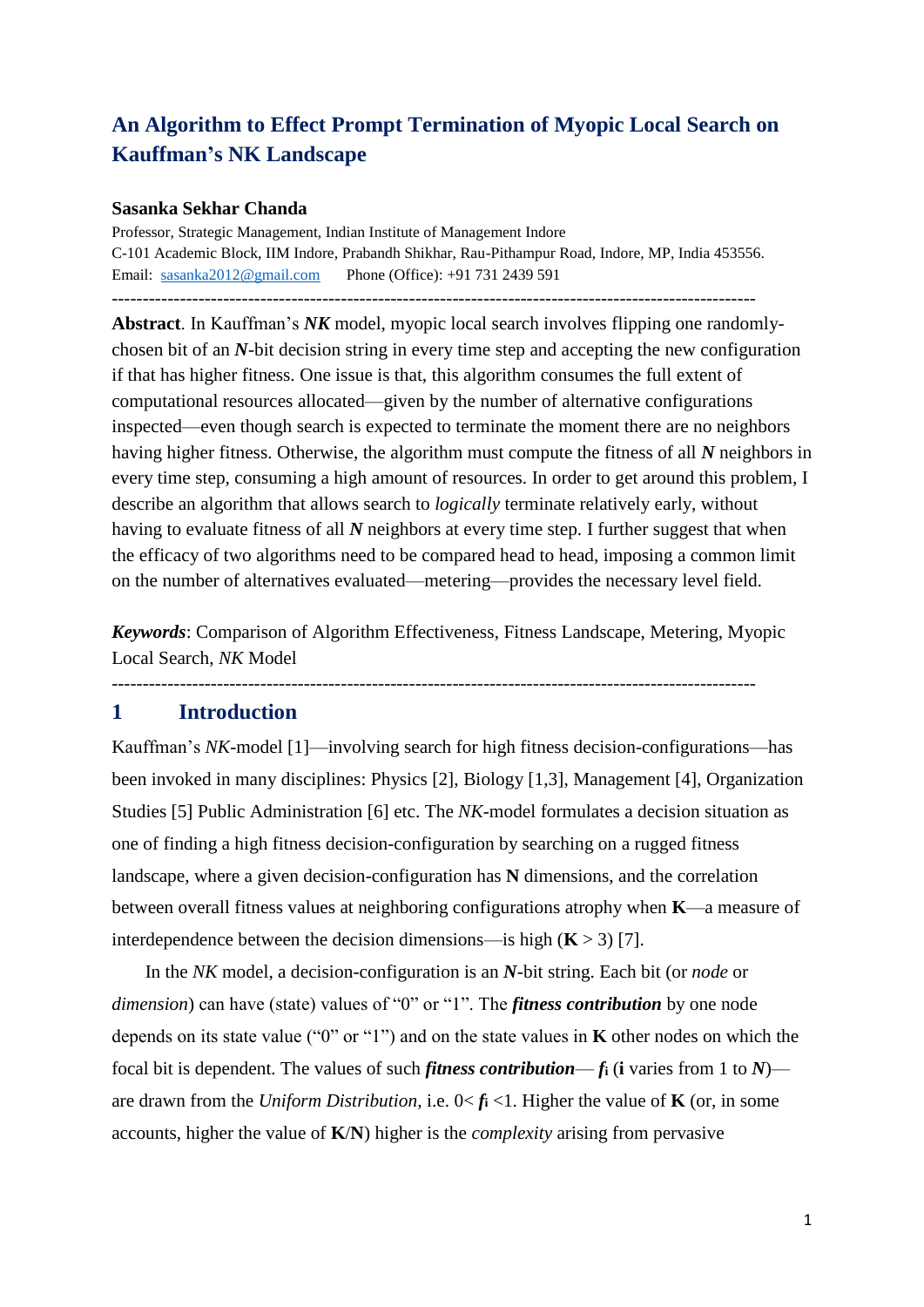interdependence. The *overall fitness* of a decision-configuration is computed as the arithmetic average of the fitness contributions by the constituent dimensions.<sup>1</sup>

The number of possible decision-configurations in the *NK-*model is 2**<sup>N</sup>**. Thus, in order to find the decision-configuration having the highest overall fitness, 2**<sup>N</sup>** computations of *overall fitness* need to be carried out. As **N** increases, the extent of computing resources necessary to find the decision-configuration with the highest fitness increases exponentially. In reality, computing resources are likely to be limited. In order to attain a decision-configuration having reasonably high *overall fitness* with limited computational resources, a *simple model of myopic local search* (hereafter referred to as **SMMLS**) is invoked Knudsen and Levinthal [5]. This algorithm is also referred to as *local search* in Levinthal [4] and as *centralized search* in Siggelkow and Levinthal [8] and Siggelkow and Rivkin [9].

To operate the **SMMLS** algorithm, a starting configuration of an **N**-bit decision string is generated by randomly assigning "0" and "1" with equal probability (0.50). One randomlychosen bit is flipped in every time step. The new configuration is accepted if that has higher fitness. One fitness computation is carried out in a given time step. Effectively, in the **SMMLS**, the extent of computational resources—i.e. the limit on the number of alternative configurations assessed—equals the number of time steps a simulation experiment is run for.

We note that the **SMMLS** algorithm has no way of *being aware* that a decisionconfiguration has been reached from where no further moves are possible, i.e., all neighbors that are different from the current decision-configuration by one bit have lower fitness.<sup>2</sup> Due to such lack of awareness, the **SMMLS** will continue to attempt to seek higher fitness configurations by flipping a randomly chosen node in all the remaining time steps, fruitlessly. Alternately, the algorithm may be modified to compute the fitness of all **N** neighbors in every time step. This requires a high amount of resources. In such a case, when the extent of available computational resources (permitted number of computations of *overall fitness*) is low the algorithm will, perforce, have to terminate before it reaches 'equilibrium'—a condition where all **N** immediate neighbors have lower fitness. Moreover, it is also difficult to justify evaluating all **N** neighbors in any given time step, but making a decision to move or stay based only on the fitness of the first evaluated decision-configuration.

**.** 

<sup>&</sup>lt;sup>1</sup> Interested readers may refer to Ganco and Hoetker [10] for further details of the *NK*-model.

<sup>2</sup> This state of 'equilibrium', where a decision-configuration has fitness higher than all **N** neighbors (that differ from the focal configuration by exactly one bit-value) is referred to as a *competency trap* by Rivkin and Siggelkow [11], who draw from Levinthal and March [12] and from Levitt and March [13].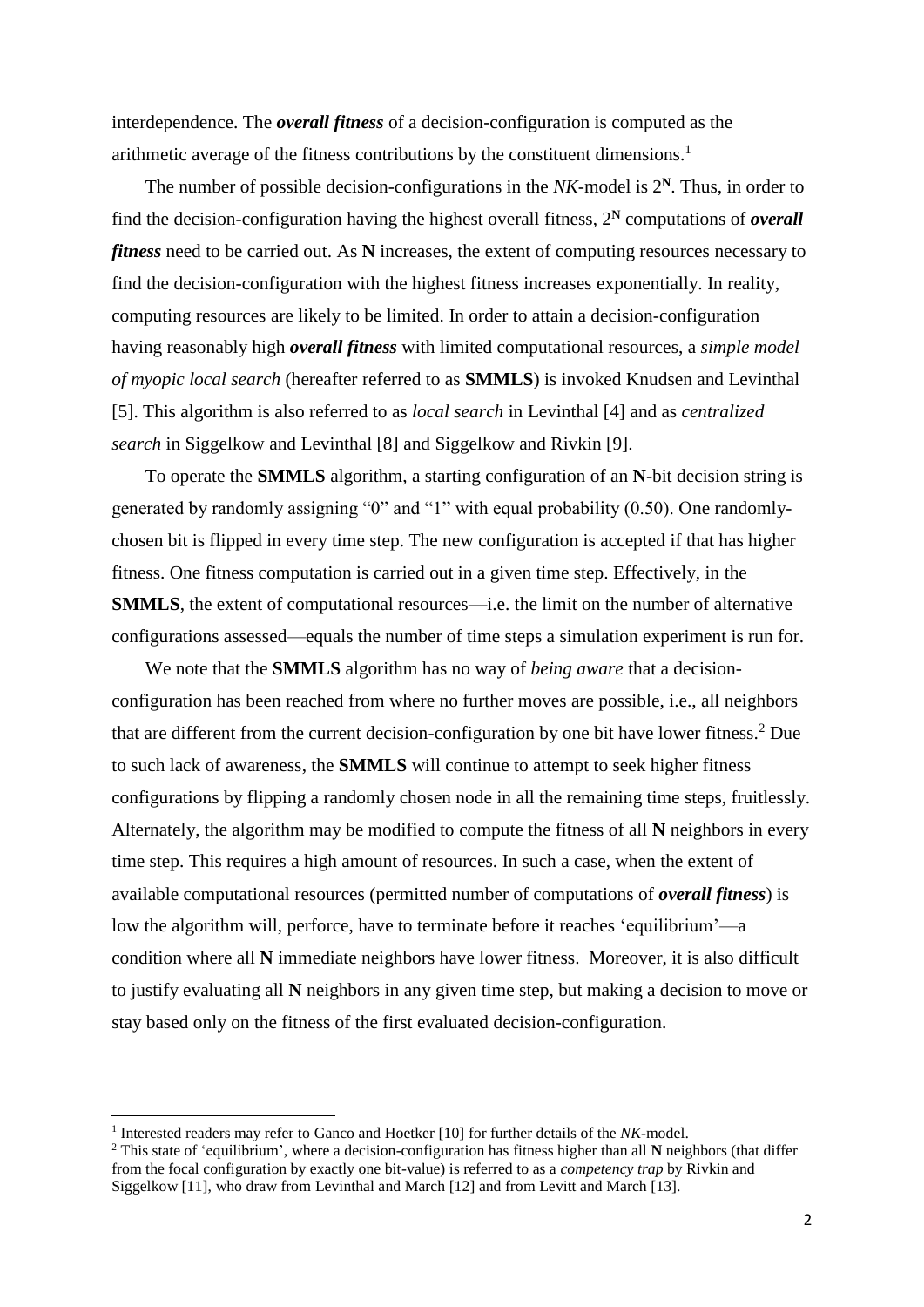The situation described above is sub-optimal. In order to get around this problem, I describe an algorithm—an *intelligent model of myopic local search* (hereafter **IMMLS**) that allows search to *logically* terminate relatively early, without having to evaluate fitness of all **N** neighbors at every time step. I further discuss *algorithm effectiveness* by proposing measures to compare algorithms on a common base.

## **2 Algorithm Comparisons: Metering**

We noted above that the **SMMLS** evaluates one alternative decision-configuration in a given time step and runs for **T** time steps. Thus the total number of alternative decisionconfigurations that can be evaluated is capped at **T**. To ensure a level playing field, any rival algorithm should also be limited to evaluation of a maximum of **T** alternatives. This is in view of the fact that the (proposed) rival algorithm may evaluate more than one alternative in any given time step. In such a case, the (rival) algorithm will, effectively, execute for less than **T** time steps. I designate the practice of limiting the number of alternative decisionconfigurations evaluated as **metering**. Though they don't use the term **metering**, Siggelkow and Rivkin [9: 115] also suggest bringing algorithms on to a common base by fixing the number of alternative decision-configurations evaluated.

When two algorithms endeavor to attain a common goal by employing different logic / mechanisms, **metering** allows comparison from the standpoint of effectiveness. The practice of **metering** recommends providing the same extent of resources *only* for one big-ticket item in *NK*-model computer programs—calculation of *overall fitness* of a decision-configuration. The concept of Metering proposed here ignores potential other differences<sup>3</sup> between the computer codes of two algorithms that could be additionally considered for comparison of algorithm efficacy.

## **3 An Intelligent Model of Myopic Local Search**

 $\overline{a}$ 

Similar to the **SMMLS** algorithm, in the *intelligent model of myopic local search* (**IMMLS**) an *initial decision-configuration* or the starting configuration is generated by randomly assigning "0" and "1" with equal probability (0.50) to the *N* nodes of the decision string. Likewise, the number of time steps is set to **T**. In addition, in the **IMMLS**, a *metering parameter* is set to the value **T**. At runtime this parameter is accessed to ensure that the **IMMLS** algorithm carries out no more than **T** computations of *overall fitness*.

<sup>3</sup> For example, computer code logic for any given function can be developed by multiple approaches, some using a higher number of computations and less memory, others doing the opposite. The trade-offs between computational intensity and memory usage are kept out of scope of this study.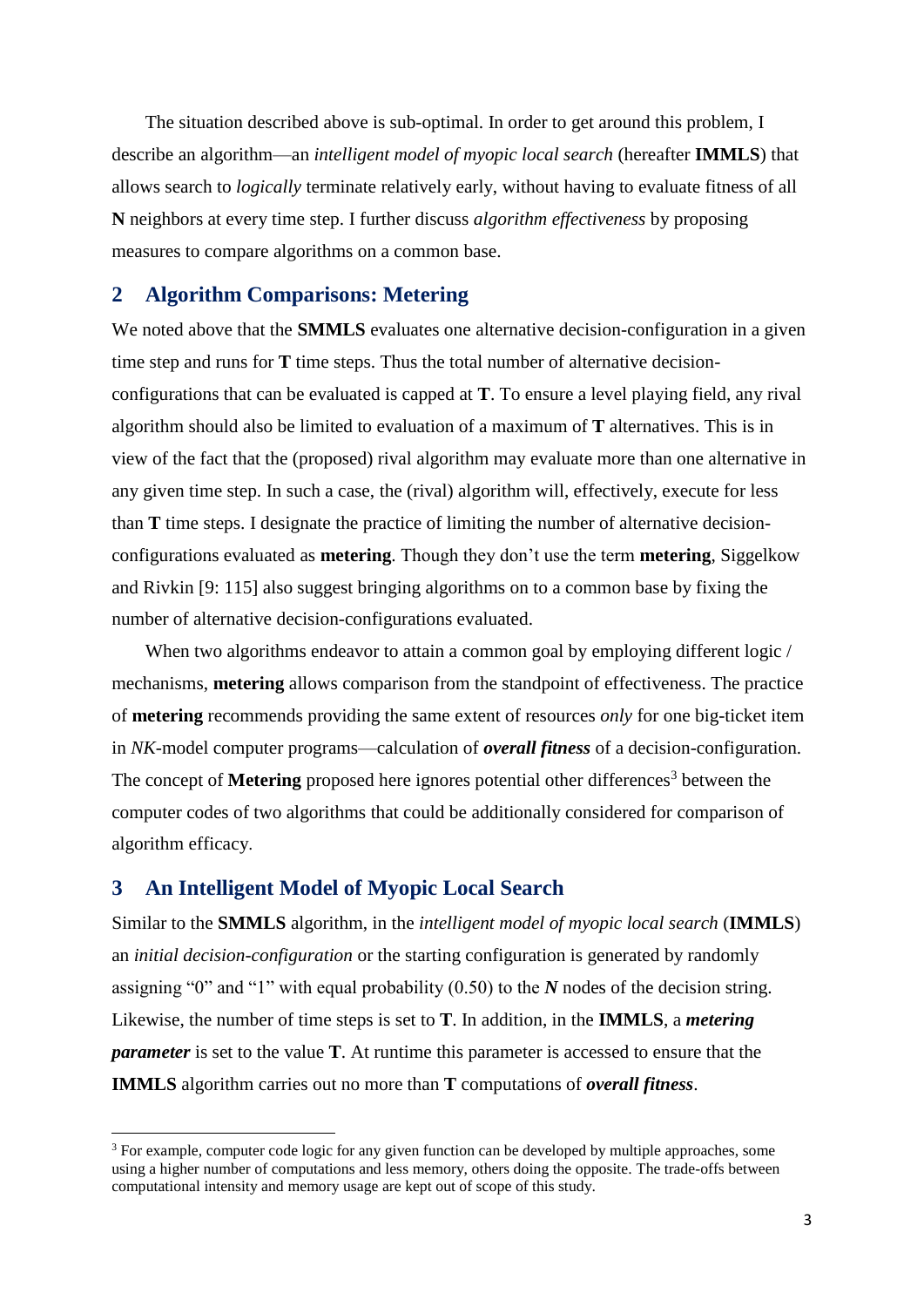The **IMMLS** algorithm also differs from the **SMMLS** algorithm in terms of what transpires in any given time step. In the **IMMLS**, in any given time step, decision nodes are flipped in sequence, starting with the first node. If flipping a node does not yield a configuration having higher fitness, the next node in the sequence is flipped. If a configuration having higher fitness is obtained, the move is finalized—i.e. the decisionconfiguration is updated—and execution proceeds to the next time step. Further, if, in a given time step, flipping all the bits starting from the first bit and ending with the  $N<sup>th</sup>$  bit fails to yield a decision-configuration having overall fitness higher than the overall fitness of the current configuration, the algorithm terminates. Lastly, one unit of resource consumption is recognized on each occasion that the overall fitness of a decision-configuration is evaluated. The **IMMLS** algorithm terminates after the extent of resources consumed reaches the value set in the *metering parameter*. Under conditions of low resources allocation, this termination clause precedes the 'equilibrium'-oriented termination clause that the **IMMLS** quits searching if no node can be flipped upon checking all **N** nodes in sequence.

## **4 Results**

In this section, first I describe the effort with respect to docking of the *NK*-model code with prior results available in the public domain. Next, I describe the experiments done with the **SMMLS** and **IMMLS** algorithms. I also explain some minor differences in outcomes by delving into model mechanisms. Thereafter I discuss some robustness checks.

#### **4.1 Docking of the NK-model code with** *Sendero*

I created the *NK*-model on the MATLAB software application platform. The results from runs with the **SMMLS** algorithm were tallied with Kauffman's original results, as reported by the *Sendero* project on its website [14]. In **Table 1** I provide comparative figures. We satisfy ourselves that values obtained do not differ by more than a percentage point from the Kauffman/ *Sendero* results.

|          | T<br>$K \equiv >$ |      |                |              |      | IJ   |
|----------|-------------------|------|----------------|--------------|------|------|
| $N = 16$ | Kauffman          | 0.65 | 0.70           | 0.71         | 0.68 | 0.65 |
|          | Sendero           | 0.67 | 0.71<br>V. / 1 | 0.70         | 0.68 | 0.64 |
|          | <b>SMMLS</b>      | 0.66 | 0.71<br>V. / 1 | 71<br>V. / 1 | 0.69 | 0.64 |

|  |  | Table 1. Comparison of Fitness values: Kauffman, Sendero and SMMLS |  |  |
|--|--|--------------------------------------------------------------------|--|--|
|--|--|--------------------------------------------------------------------|--|--|

*Notes.* Fitness values range from zero to one.

#### **4.2 Overview of the simulation experiments**

I ran the **SMMLS** and **IMMLS** algorithms on **NK** landscapes having  $N = 16$  and interdependence varying from 0 to 15  $(N - 1)$ . Each experiment is run on 10,000 distinct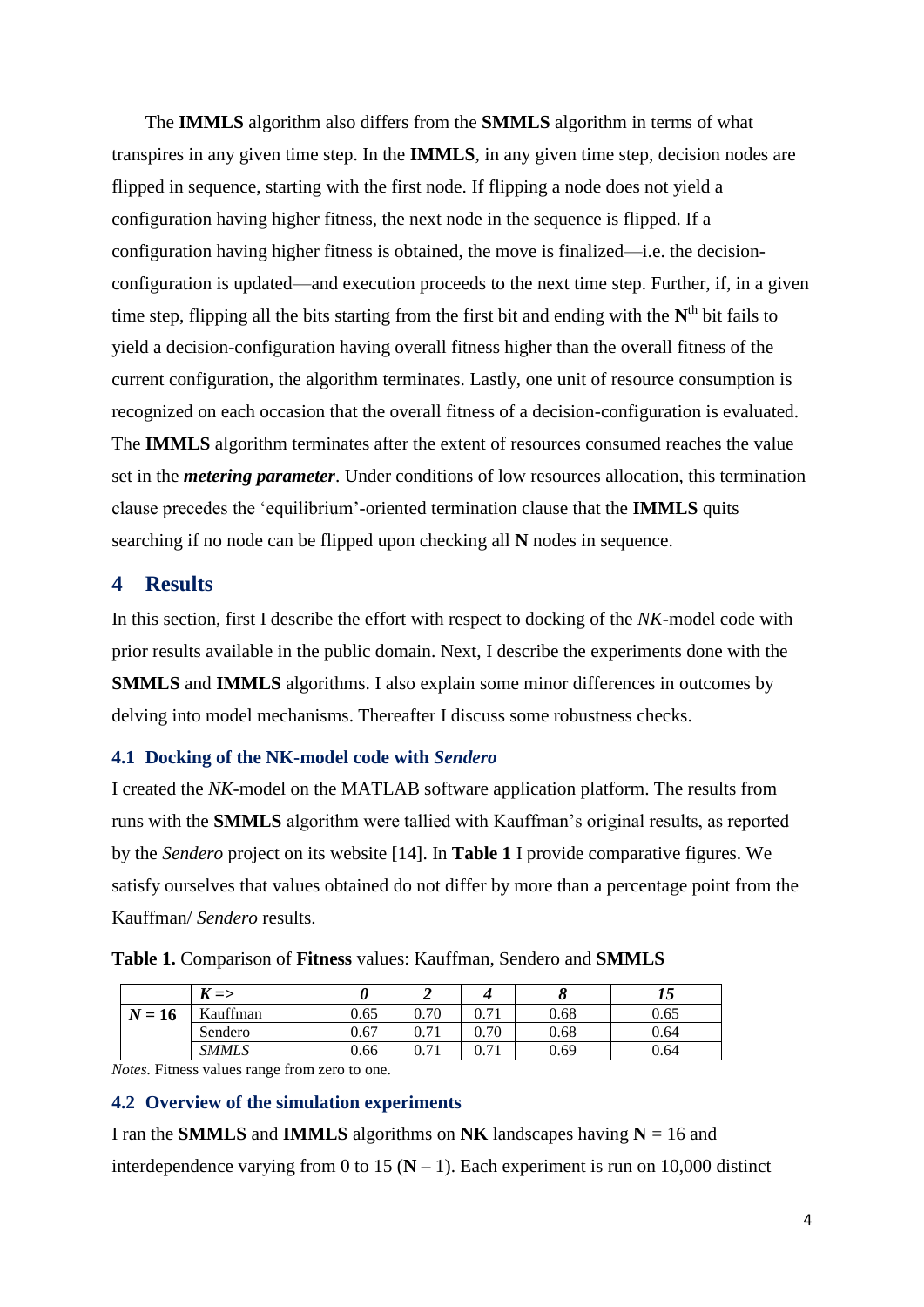landscapes with a random starting configuration. The results reported are averages over 10,000 experiments.

In Figure 1 I present the differences in *overall fitness* values between **SMMLS** and **IMMLS** algorithms executing for a range of time periods (**T**). As discussed above, the number of alternative decision-configurations evaluated is capped to **T**. The values on the vertical axis are computed as (final overall fitness attained by **SMMLS** - final overall fitness attained by **IMMLS**). Figure 2 shows the main result of this study – conclusively demonstrating **IMMLS**'s ability to exit execution promptly, relative to **SMMLS**. Figures 3, 4, 5 and 6 help understand the (minor) differences between outcomes of **SMMLS** and **IMMLS** observed in Figure 1 by delving into model mechanisms. Figures 7 and 8 highlight some further results, under stylized scenarios of high complexity.

#### **4.3 Comparison between outcomes of SMMLS and IMMLS**

In **Figure 1** we observe that there is virtually no difference between **SMMLS** and **IMMLS** with respect to the levels of fitness attained for **T**≥100. We are thus assured that switching to **IMMLS** will not compromise the level of outcome attained, while conferring the benefits of earlier exit—lesser computation—relative to **SMMLS**. 4



**Figure 1.** Difference in overall fitness between **SMMLS** and **IMMLS**

*Parameters.* **N** = 16; Number of iterations = 10,000; *Fitness difference* = (overall fitness by **SMMLS** – overall fitness by **IMMLS**).

In **Figure 2** I present the picture regarding resource consumption, for the situation illustrated in Figure 1. The values in the vertical axis represent the ratio (number of overall

1

<sup>&</sup>lt;sup>4</sup> We note though, the **SMMLS** outperforms the **IMMLS** for  $T = 10$  and for **K**<10 and for **K**<5 for  $T = 50$ . I discuss this later.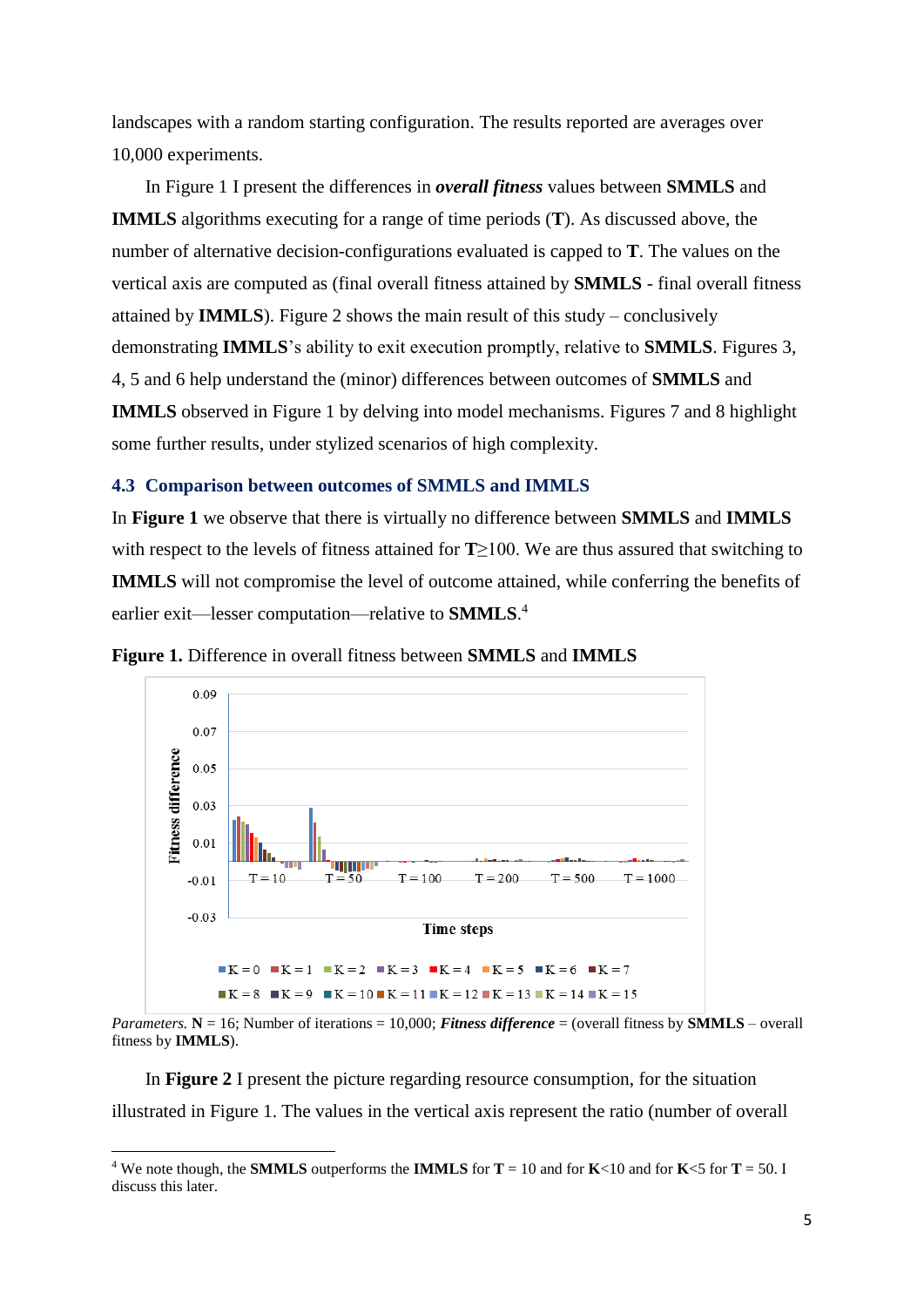fitness computations performed by the **IMMLS** before exiting / **T**), expressed as a percentage. As discussed earlier, **SMMLS** consumes 100% of the resources (given by the value of **T**) in all cases. For **IMMLS**, onwards experiments for  $T = 50$ , we see a clear pattern comprising two characteristics (a) the extent of resources consumed progressively decrease as **T** increases (b) the extent of resources consumed progressively decrease as interdependence (*K*) or complexity increases. For this reason I recommend **IMMLS** to be the baseline model for search on *NK* landscapes, in place of the **SMMLS**.



**Figure 2.** Resource consumption for **IMMLS** algorithm

*Parameters.*  $N = 16$ ; Number of iterations = 10,000; *Resource consumption* represents the number of alternative configurations evaluated to arrive at the final decision-configuration.

#### **4.4 Explanation of the differences between outcomes of SMMLS & IMMLS**

We noted in Figure 1 that for low values of the number of periods of simulation  $T(T = 10$ and **T** = 50) the **SMMLS** obtains higher overall fitness than that obtained by the **IMMLS**, when complexity or *interdependence* **K** (for **K** < 10 and for **K** < 5 respectively) is not high. We also observed that the differences between overall fitness attained vanishes for higher values of **T** (say upwards of **T** = 100). In order to find an explanation as to why **SMMLS** and **IMMLS** obtain somewhat different overall fitness on some occasions, we first calculate the value of the **extent of fitness improvement** attained, as shown below. This metric helps remove idiosyncrasies that might arise from running the experiments on different fitness landscapes, with random starting points.

Fitness Improvement = (Overall fitness at final decision-configuration – Overall fitness at the initial decision-configuration) / Overall fitness at the initial decision-configuration.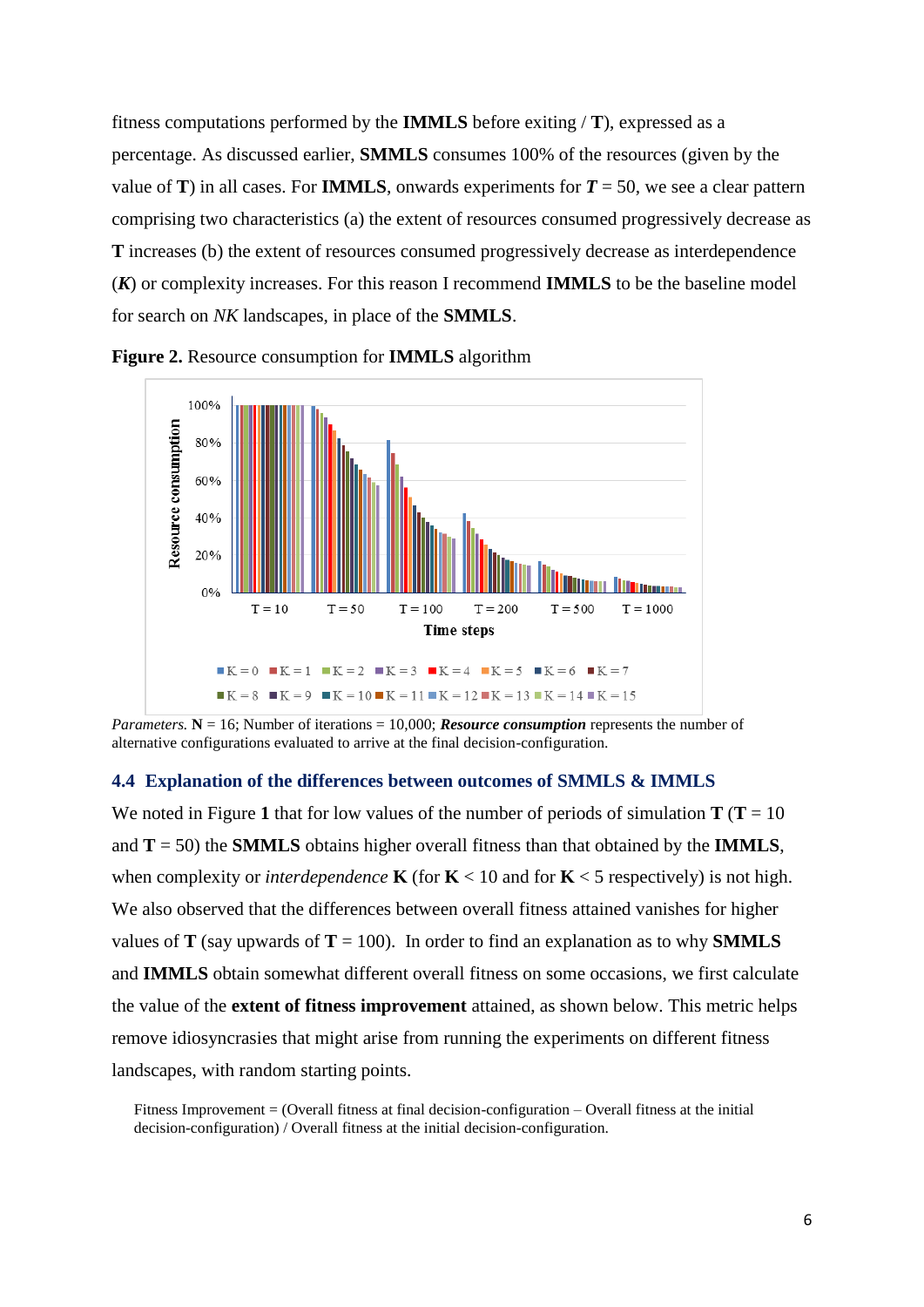Certain prior researchers [9, 11] have espoused an approach of reporting the ratio [final fitness / maximum fitness attainable in a given landscape] as a measure of performance or payoff obtained an algorithm. However, this requires laborious calculation of fitness of all 2**<sup>N</sup>** configurations of all 10,000 fitness landscapes, with negligible benefit. Such calculations are also unworkable for large values of **N**. Going forward I recommend using *Fitness Improvement* as a measure of performance or payoff obtained from an algorithm.



**Figure 3.** Comparison of fitness improvement **SMMLS** and **IMMLS**, **T** = 10

*Parameters.*  $N = 16$ ;  $T = 10$ ; Number of iterations = 10,000; *Fitness improvement* is computed as (Overall fitness at final decision-configuration – Overall fitness at the initial decision-configuration) / Overall fitness at the initial decision-configuration.



**Figure 4.** Comparison of fitness improvement **SMMLS** and **IMMLS**, **T** = 100

*Parameters.*  $N = 16$ ;  $T = 100$ ; Number of iterations = 10,000; *Fitness improvement* is computed as (Overall fitness at final decision-configuration – Overall fitness at the initial decision-configuration) / Overall fitness at the initial decision-configuration.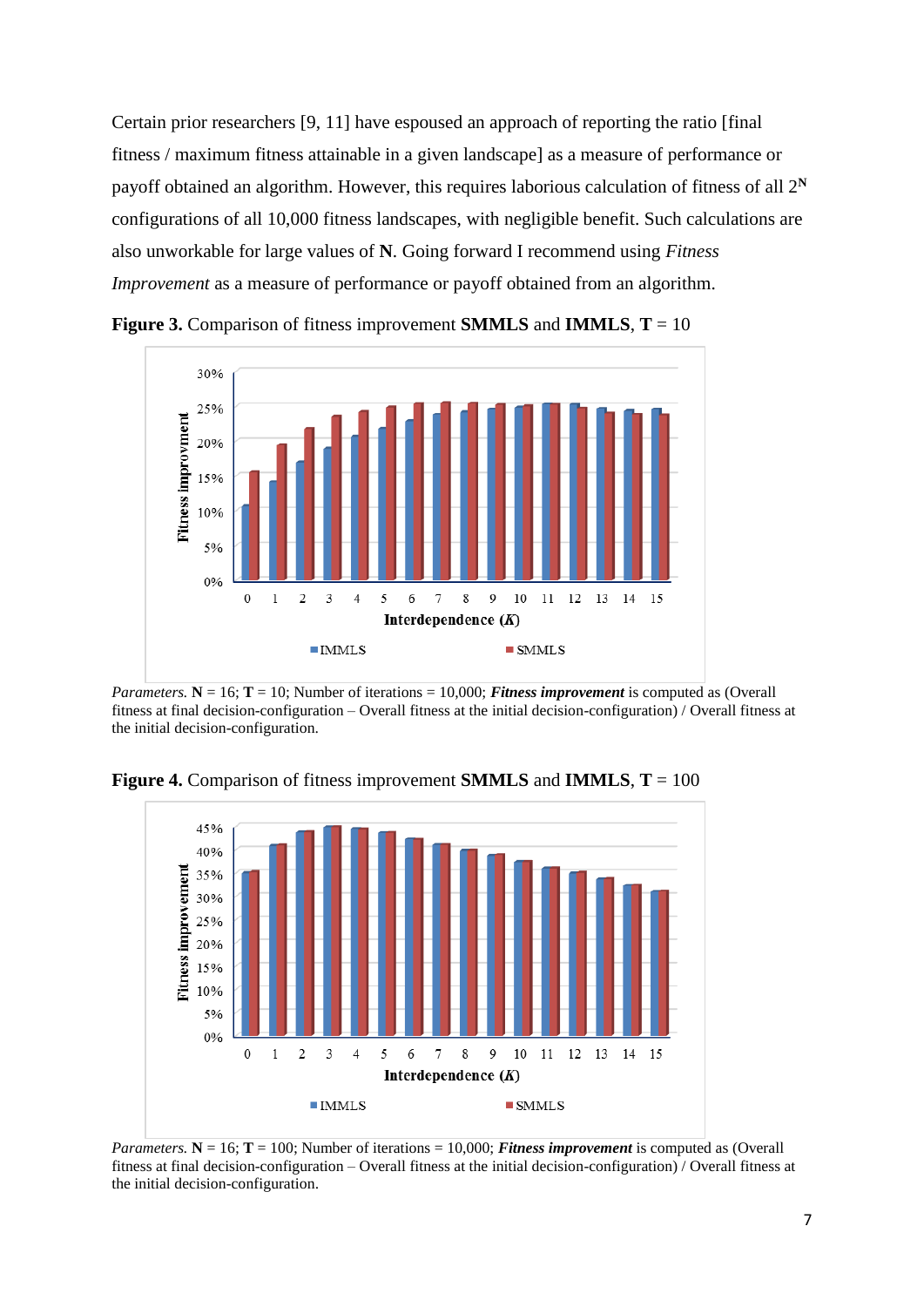In **Figure 3** we compare the **fitness improvement** attained by **SMMLS** and **IMMLS**, for  $T = 10$ . We present the corresponding results for  $T = 100$  in **Figure 4**. We observe that **SMMLS** brings about a higher extent of fitness improvement for  $K < 10$ , when **T** =10 (Figure 3). From Figure 4 we observe that the extent of fitness improvement is comparable, for  $T = 100$ .



**Figure 5.** Comparison of number of successful moves **SMMLS** and **IMMLS**, **T** = 10

*Parameters.*  $N = 16$ ;  $T = 10$ ; Number of iterations = 10,000; *Number of successful moves* represent the number of times a higher fitness decision-configuration was found and (thereafter) traversed to.



**Figure 6.** Comparison of number of successful moves **SMMLS** and **IMMLS**, **T** = 50

*Parameters.*  $N = 16$ ;  $T = 50$ ; Number of iterations = 10,000; *Number of successful moves* represent the number of times a higher fitness decision-configuration was found and (thereafter) traversed to.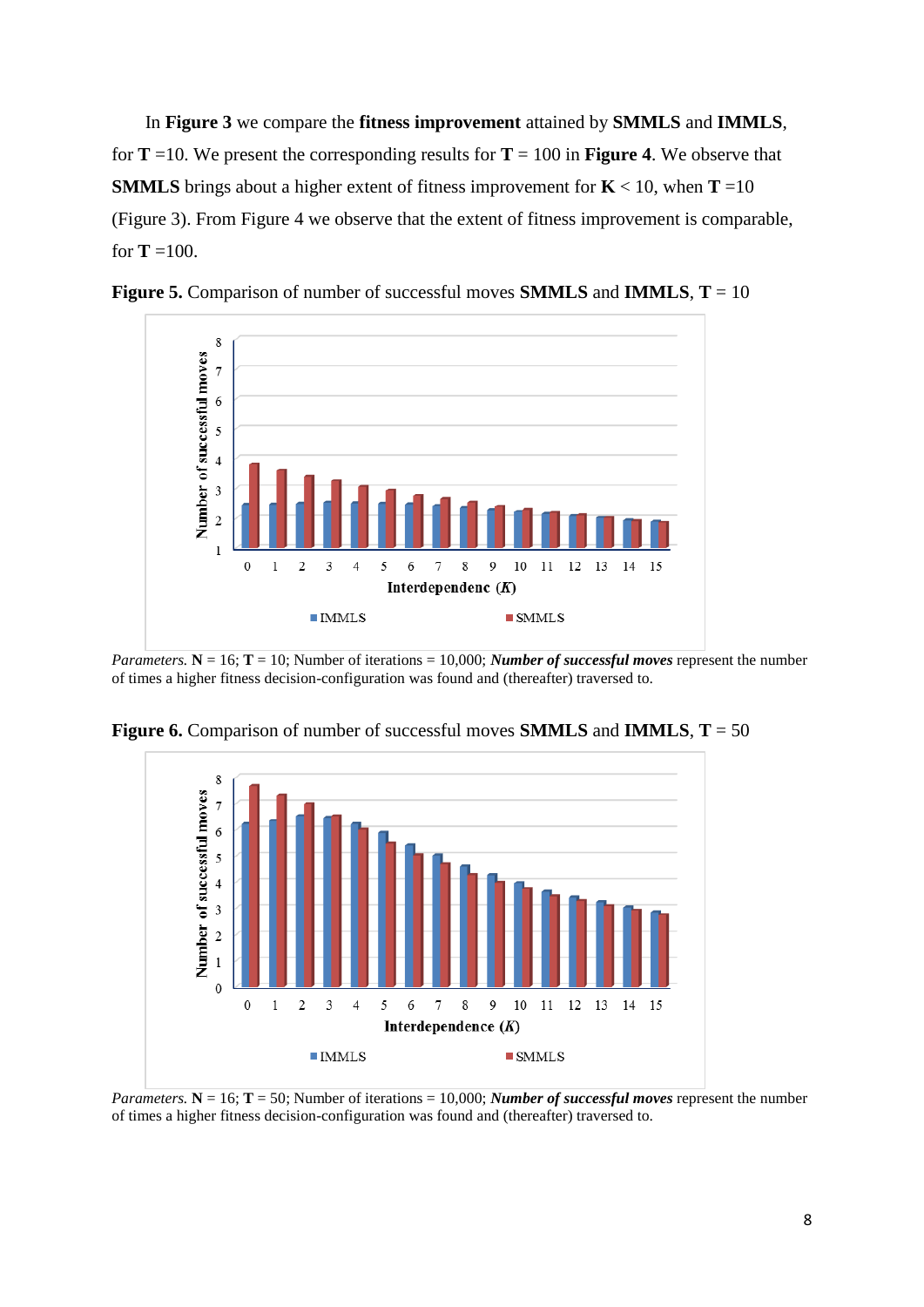Thus we are left with explaining why **SMMLS** is able to impart higher extent of improvement in fitness—compared to the extent of improvement imparted by **IMMLS** when **T** = 10 and **K** < 10 and when **T** = 50 and **K** < 5. We hypothesize that this can happen if, for some reason, the **SMMLS** is able to find a higher number of configurations to successively traverse to. To test this intuition, in **Figure 5** we present a comparison of **number of successful moves** by **SMMLS** and **IMMLS**, **T** = 10. We present the corresponding picture for  $T = 50$  in **Figure 6**.

The number of successful moves represent the number of times a higher fitness decisionconfiguration was found and (thereafter) traversed to. This metric pays due regard to the fact that not all attempted flips of a decision-node results in a successful move to a higher fitness configuration. When resources (permitted number of computations of overall fitness of alternative decision-configurations) are limited, an algorithm accomplishing a higher number of successful moves is likely to outperform one accomplishing a lower number of successful moves.

We observe that for  $T = 10$  and  $K \le 10$  (Figure 5) and for  $T = 50$  with  $K < 4$  (Figure 6), **SMMLS** is indeed able to find a higher number of configurations to successively traverse to. This happens because it randomly picks a bit to flip. In comparison, **IMMLS** is likely to be a bit handicapped, since it keeps flipping nodes in sequence, in any given time step. We further know that landscapes are more correlated when  $K$  is low [7]. Finally, more correlated a landscape worse will be the outcomes of flipping nodes in sequence (as against flipping nodes selected randomly). Thus **SMMLS** will have a certain extent of advantage for on low and moderate **K** (**K**<10) landscapes for the lowest value of **T** (**T** = 10). When we use **T** = 50, the advantage shrinks to only low  $\mathbf{K} (\mathbf{K} < 4)$  landscapes.

#### **4.5 Robustness checks**

**.** 

Robustness checks inform about the extent of generalizability of the model results. The set of experiments reported above have a very lean set of parameters: **N**, **K** and **T**. Since we already report outcomes under varying **T**, we need to check robustness only for varying **N**.

I carried out similar experimentation for  $N = 20$  and **K** running from 0 to 19 and obtained similar pattern of outcomes.<sup>5</sup> Further, upon observing **IMMLS** marginally outperform **SMMLS** for high **K**, I ran a set of experiments varying **N** from 16 to 20 and using  $K = N -1$ in each case. The rationale for this is that some researchers [15: 1784] consider **K**/**N** as a more appropriate measure of complexity stemming from pervasive interdependence between

<sup>&</sup>lt;sup>5</sup> The figures equivalent to Figures 1 and 2 with  $N = 20$  (instead of  $N = 16$ ) are provided in the Appendix.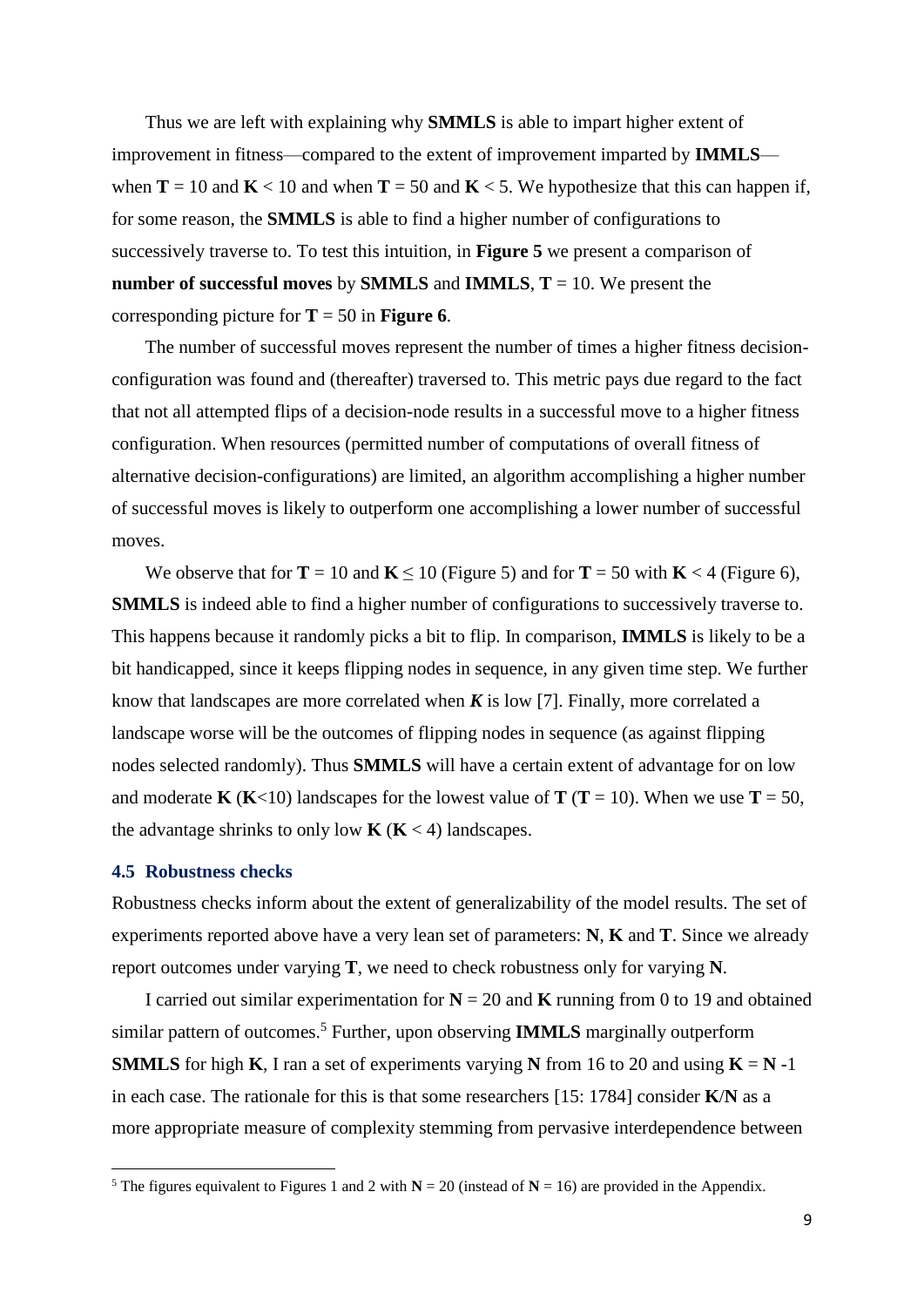the nodes of a decision-configuration (instead of simply using **K**). In **Figure 7** I present the results of experiments with the **IMMLS** algorithm executed with varying **K**/**N**. Analogous to what was done for Figure 1, I plot the **Fitness Difference** between **SMMLS** and **IMMLS** under varying number of time steps  $(T)$ —i.e. under varying extent of resources endowed and for varying complexity (given by **K**/**N**). We observe that for low values of **T**, **IMMLS**  slightly outperforms **SMMLS**, though the difference is never more than half a percentage point.



**Figure 7**. Difference in overall fitness between **SMMLS** and **IMMLS** at high complexity

*Parameters.* Number of iterations = 10,000; *Fitness difference* = (overall fitness by **SMMLS** – overall fitness by **IMMLS**). Complexity is varied by varying **N** from 16 to 20 and using  $K = N -1$ .

In **Figure 8** I present the resource consumption picture for underlying the Figure 7 experiments for **IMMLS**. This set of graphs is analogous to the set of graphs presented in Figure 2. As before, the comparison is with **SMMLS**, which consumes 100% of the resources made available in the simulation experiments. The results shown in the two sets (Figure 2 and Figure 8) are similar in that the percentage of resources consumed as a percentage of the total resources available (i.e., the imposed limit of **T** computations of overall fitness of alternative decision-configurations) decreases as **T** increases. However the **T** = 50, **T** = 100, and **T** = 200 plots in Figure 8 show that when complexity in the sense **K**/**N** increases, the extent of resources consumed increases slightly. In contrast, in Figure 2 we noted what when interdependence (**K**) increases, resource consumption comes down. Notwithstanding the minor differences, when complexity is varied in highly uncorrelated landscapes (**K**/**N** is high), Figure 8 reconfirms that in comparison to the **SMMLS**, the **IMMLS** consumes significantly lower proportion of resources**.**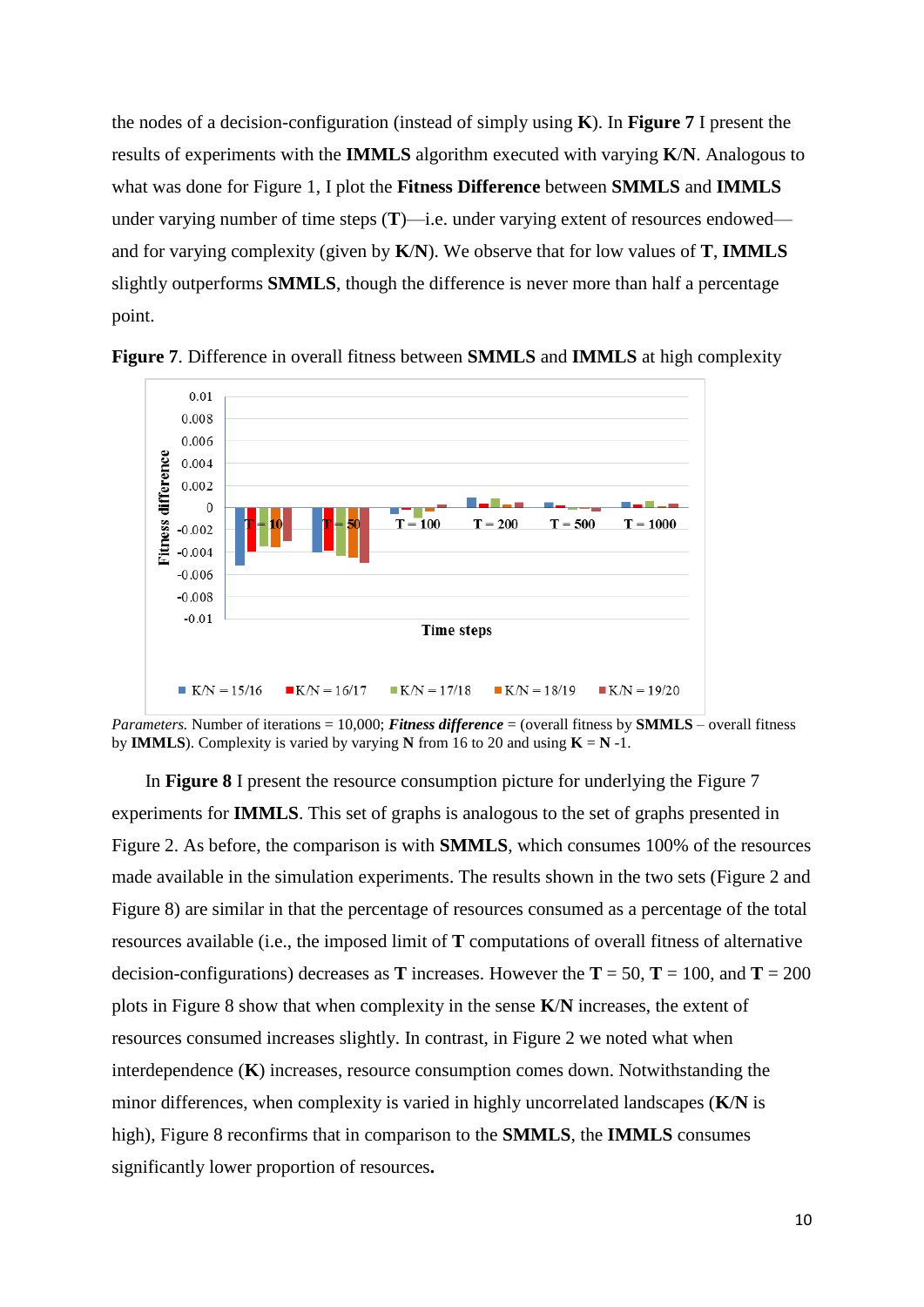

**Figure 8.** Resource consumption for **IMMLS** algorithm at high complexity

*Parameters.* Number of iterations = 10,000; *Resource consumption* represents the number of alternative configurations evaluated to arrive at the final decision-configuration. Complexity is varied by varying **N** from 16 to 20 and using  $\mathbf{K} = \mathbf{N}$  -1.

## **5 Discussion**

I describe an algorithm (an *Intelligent Model of Myopic Local Search*, **IMMLS**) that allows search to logically terminate much earlier—saving computational resources—than the classical algorithm (the *Simple Model of Myopic Local Search,* **SMMLS**) in use for search for high-fitness decision-configurations on Kauffman's *NK*-landscape. Along the way, I provide a formal description of the process of **metering**—limiting the number of evaluations of alternative decision-configurations—to enable comparison across algorithms employing different logic to accomplish a common goal. I also propose a less resource intensive way of evaluating the **performance or payoff** outcome from an algorithm—by considering the ratio [(Final Overall Fitness – Initial Overall Fitness) / Initial Overall Fitness]—in a departure from prior approaches involving laborious calculation of overall fitness of all decisionconfigurations and reporting the ratio [Final Overall Fitness / Maximum Fitness attainable on a given *NK*-landscape].

The **IMMLS** algorithm is superior to the classical **SMMLS** algorithm because it enables completing the search task with less number of computations, without endowing the algorithm with any additional ability over and above the abilities already possessed by the decision-maker agent in the classical algorithm. For example, in a given time step, the **IMMLS** algorithm carries out simple random sampling without replacement in evaluating single-node-flips in sequence. This requires remembering which nodes have already been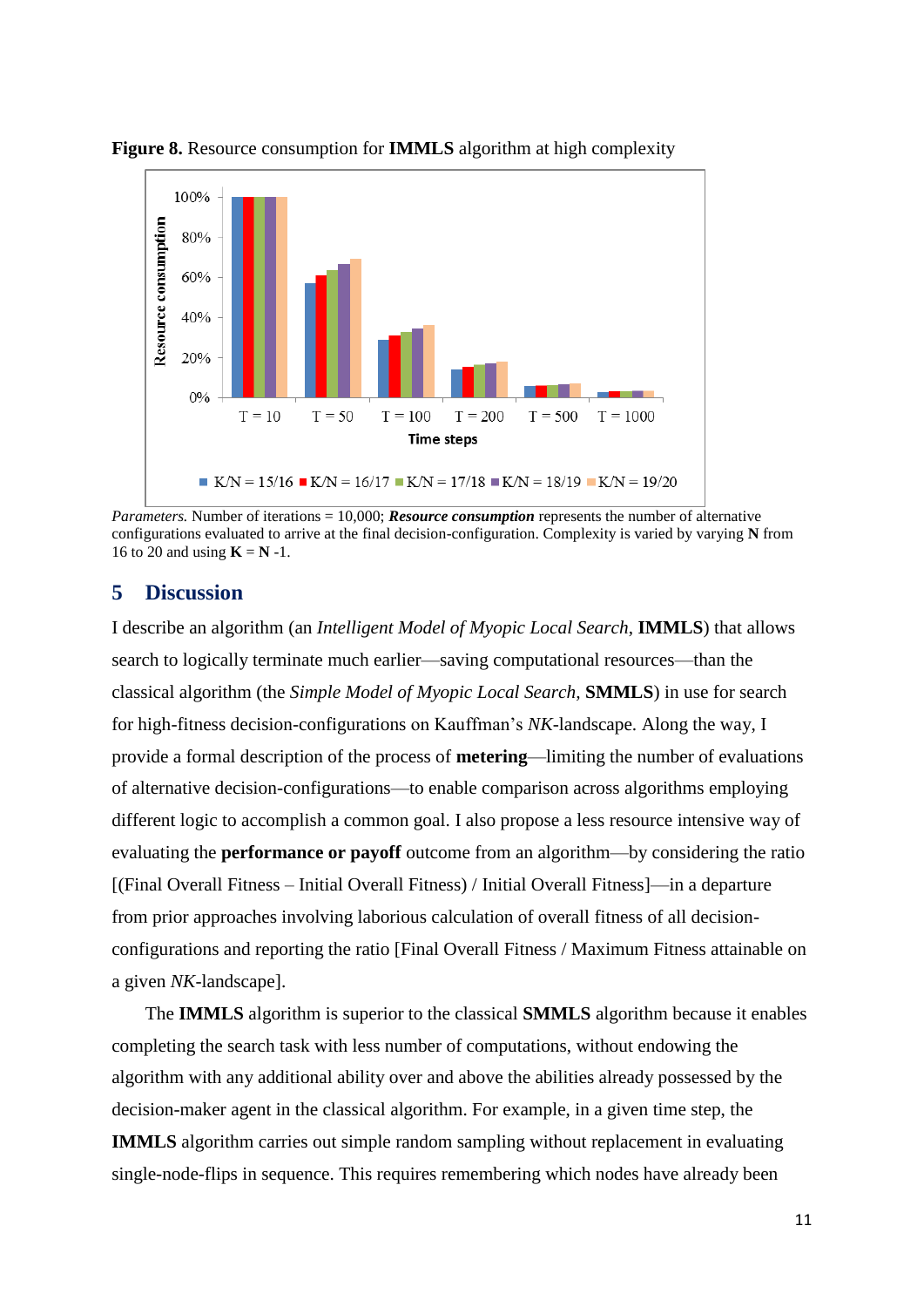flipped and which ones are still due. This ability already exists in the classical **SMMLS** algorithm: at the time of computation of overall fitness, the fitness contribution of individual nodes are taken up one at a time (following simple random sampling without replacement) in order to compute the average contribution across decision nodes for reporting overall fitness.

In comparison, certain researchers appear to have endowed **SMMLS** with additional capabilities—involving evaluating every neighboring configuration during fitness walk, but making a go/no-go decision only on the results of the first node flipped—in order to force the **SMMLS** to terminate early. For example, Bauman and Siggelkow [16] and Jain and Kogut [17] use **SMMLS** but make no mention of how they are making sure that the algorithm gets to know that a competency trap has been reached—an event upon which their respective algorithms change the way search is done. In such cases, switching to using the **IMMLS**  algorithm can improve the quality of research.

## **References**

- [1] Kauffman SA, Weinberger E (1989) The NK Model of rugged fitness landscapes and its application to the maturation of the immune response. *Journal of Theoretical Biology*. 141 (2): 211–245.
- [2] Macready WG, Siapas AG, Kauffman SA (1996) Criticality and parallelism in combinatorial optimization. *Science*, 271(5245):56–59.
- [3] Kauffman SA (1993) *The Origins of Order: Self-Organization and Selection in Evolution*. Oxford University Press: New York.
- [4] Levinthal DA (1997) Adaptation on rugged landscapes. *Management Science*, 3(7):934–950. [16] Baumann O, Siggelkow N (2013) Dealing with complexity: Integrated vs. chunky search processes. *Organization Science*, 24(1):116–132.
- [5] Knudsen T, Levinthal DA (2007) Two faces of search: Alternative generation and alternative evaluation. *Organization Science* 18(1): 39–54.
- [6] Chanda SS, Yayavaram S (2020) An algorithm to find superior fitness on NK landscapes under high complexity: Muddling through. *arXiv*. https://arxiv.org/abs/2006.08333
- [7] Vuculescu O, Pedersen M, Sherson J, Bergenholtz C (2020) Human search in a fitness landscape: How to assess the difficulty of a search problem. *Complexity*. 2020. 1-11.10.1155/2020/7802169.
- [8] Siggelkow N, Levinthal DA (2003) Temporarily divide to conquer: Centralized, decentralized, and reintegrated organizational approaches to exploration and adaptation. *Organization Science*, 14(6): 650–669.
- [9] Siggelkow N, Rivkin JW (2005) Speed and search: Designing organizations for turbulence and complexity. *Organization Science*, 16(2): 101–122.
- [10] Ganco M, Hoetker G (2009) NK modeling methodology in the strategy literature: Bounded search on a rugged landscape", Bergh, D.D. and Ketchen, D.J. (Ed.) *Research Methodology in Strategy and Management* (Vol. 5), Emerald Group Publishing Limited, Bingley, pp. 237-268.
- [11] Rivkin JW, Siggelkow N (2006) Organizing to strategize in the face of interactions: Preventing premature lock-in. *Long Range Planning,* 39: 591–614.
- [12] Levinthal DA, March JG (1981) A model of adaptive organizational search, *Journal of Economic Behavior and Organizations* 2: 307-333.
- [13] Levitt B, March JG (1988) Organizational learning, *Annual Review of Sociology* 14: 319–340.
- [14] Sendero (2008) *NKWalk*. https://wiki.bath.ac.uk/display/sendero/NKWalk. Date accessed: 26 April, 2021.
- [15] Ganco M (2017) NK model as a representation of innovative search. *Research Policy*, 46: 1783–1800.
- [16] Baumann O, Siggelkow N (2013) Dealing with complexity: Integrated vs. chunky search processes. *Organization Science*, 24(1):116–132.
- [17] Jain A, Kogut B (2014) Memory and organizational evolvability in a neutral landscape. *Organization Science*, 25(2): 479–493.